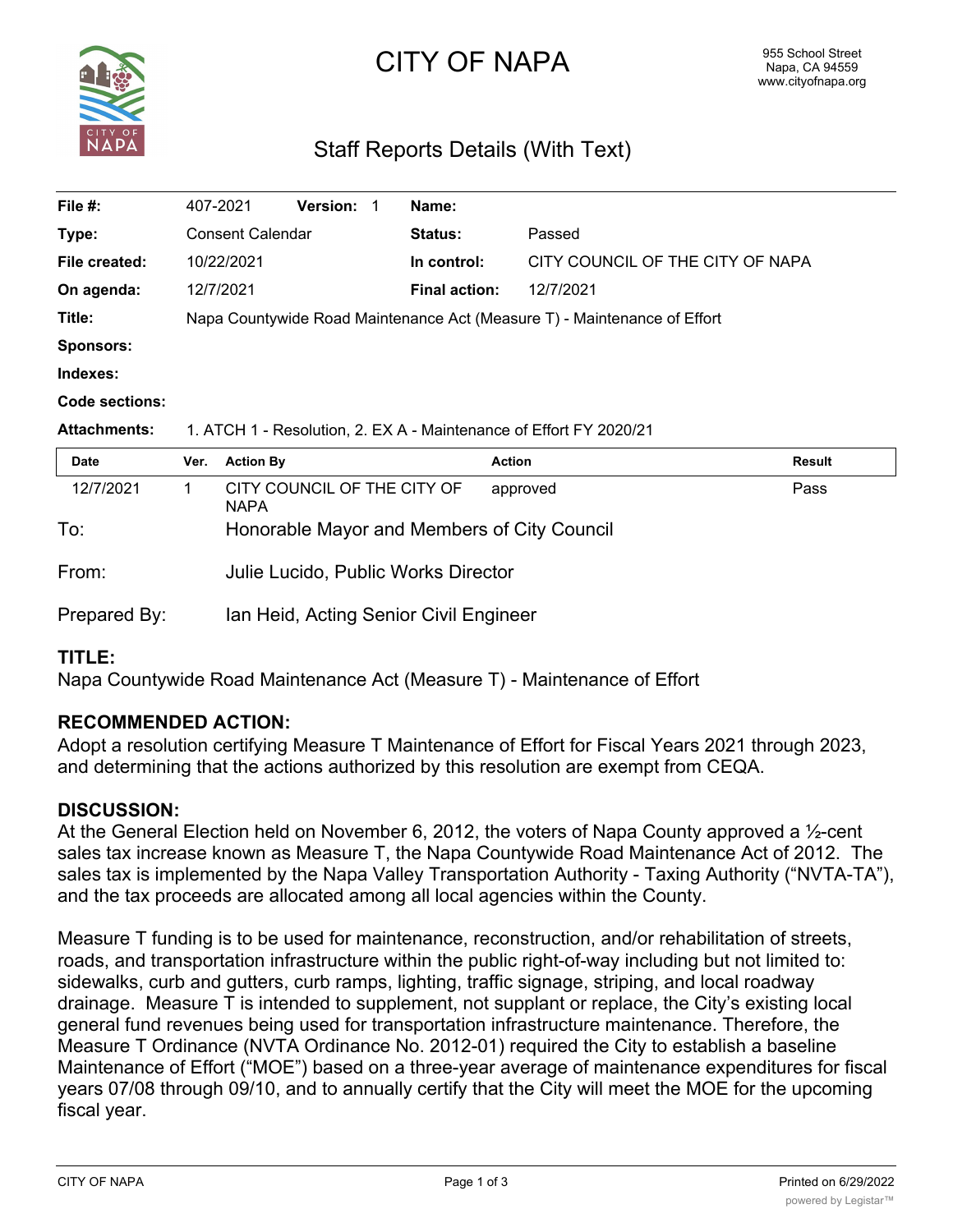On January 16, 2018, Council established the City's baseline MOE at \$3,383,221.35 For the 2021 fiscal year, the City's MOE was \$3,750,975.28 which exceeded the adopted MOE by \$367,753.93.

# Maintenance of Effort Methodology

The City of Napa computed its Maintenance of Effort ("MOE") amount by calculating average expenditures of the General Fund organizational keys related to street and sidewalk maintenance (listed below). The expenditure total for each organizational key included all expenditure categories (salaries, benefits, services, materials, etc.). This methodology allows us to easily track our expenditures going forward to ensure that we continue to meet our MOE requirements.

The organizational keys used for the calculation are: Street Operations (including Stormwater), Street Drainage, Street Maintenance, Street Signing and Striping, Sidewalk Replacement, Electrical Admin/Overhead, Street Lighting and Traffic Control Signal System. For FY 2020/21, the City surpassed the adopted MOE goal by \$367,753.93 reaching a final MOE of \$3,750,975.28. See Exhibit A of the attached Resolution for the MOE Calculation.

Maintenance of Effort Descriptors included in Maintenance of Effort Calculation Worksheet:

#### 43111 Street Operations/Admin

This is a general account for the overall management and daily operations of the streets maintenance division. This key encompasses the general overhead and administration of the streets division. Division Manager and support staff are fully or partially paid through this key.

#### 43112 Street Cleaning

This account is for various street sweeping and street cleaning elements. Currently the City is in a contract with a private street sweeping company to sweep City streets. This GL key allocates funds to pay for the management and execution of street sweeping (either contract and/or city performed). This key also allocates funds for basic street cleanliness.

#### 43113 Street Drainage

This account involves typical maintenance of existing street drainage facilities. This maintenance includes, but is not limited to, cleaning drain inlets, replacing/repairing damaged structures, various point repairs and routine maintenance on storm drainpipes. Furthermore, this key involves preventative maintenance on drainage structures as well as responding to localized flooding resulting from deferred maintenance issues.

#### 43114 Street Maintenance

This account is a general, "catch-all" key used by the streets maintenance division. This key includes typical repairs occurring within the road right of way; including but not limited to pothole repair, minor pavement potholing, overlays, and other maintenance activities needed to ensure function of the roadway as well as other activities needed to support the roadway outside the travelled way but within the public right of way, including approaches to railroad crossings.

#### 43115 Stormwater Operations

This is a relatively new account (created in 2015) introduced to achieve compliance with the NPDES Stormwater Permit. This key funds routine inlet cleaning and maintenance, storm drain cleaning and maintenance, trash assessments and various administrative tasks associated with permit compliance and contract management.